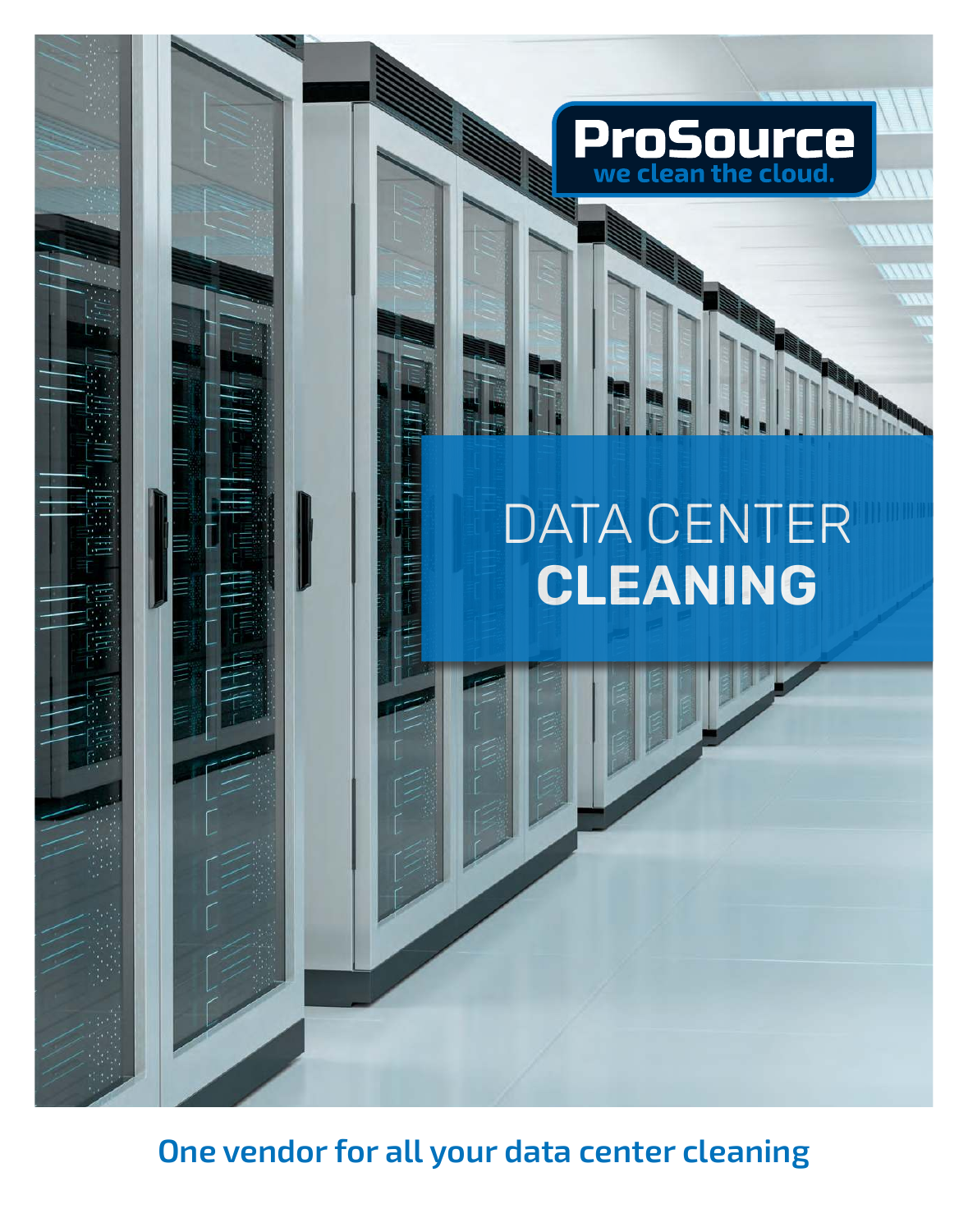# DATA CENTER **CLEANING**

Comprehensive data center cleaning services for your entire facility with nationwide coverage for all your locations.

# One vendor for all your data center cleaning

| <b>CRITICAL</b> |  |
|-----------------|--|

#### **Critical cleaning**

Removes contamination build-up in your facilities' data processing areas.



### **Custodial cleaning**

Keeps customer and employee areas in your data center neat and clean.



#### **Disinfection cleaning**

Protects customers and employees by preventing the spread of infection.



#### **Disaster cleaning**

Responds to emergency needs for remediation and disinfection cleaning.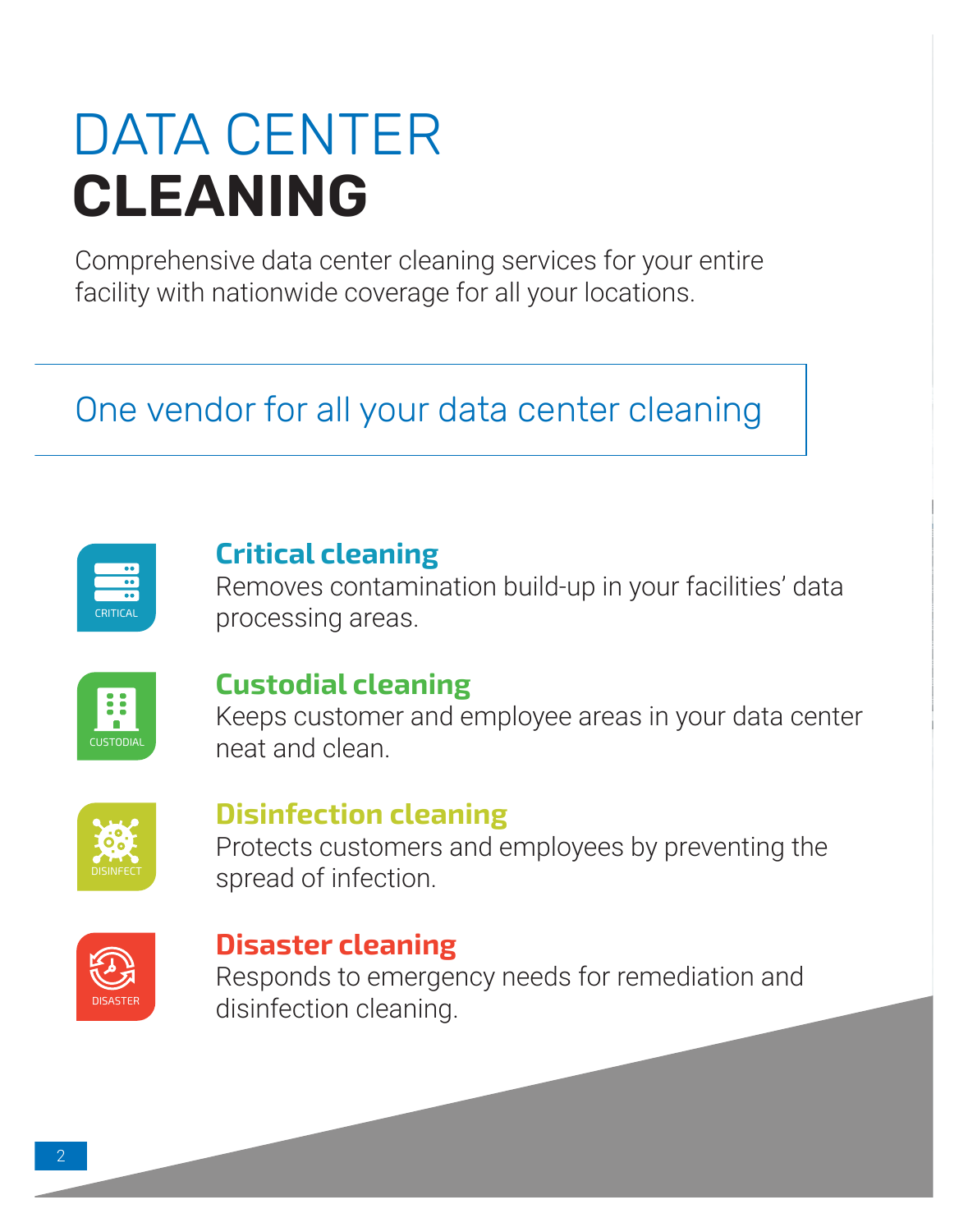

### Expertise and Experience

**ANTALIA ESPECIAL EN 1977** 

For over 25 years, ProSource has partnered with data centers to minimize the risk of expensive downtime and helped keep their facilities looking great. With trained and skilled technicians servicing your facility, you can trust that every area of your data center is clean and protected. Plus, we offer nationwide coverage so you can rely on us for all your needs.

**P** (888) 247-0986 | **E** info@team-prosource.com **www.team-prosource.com**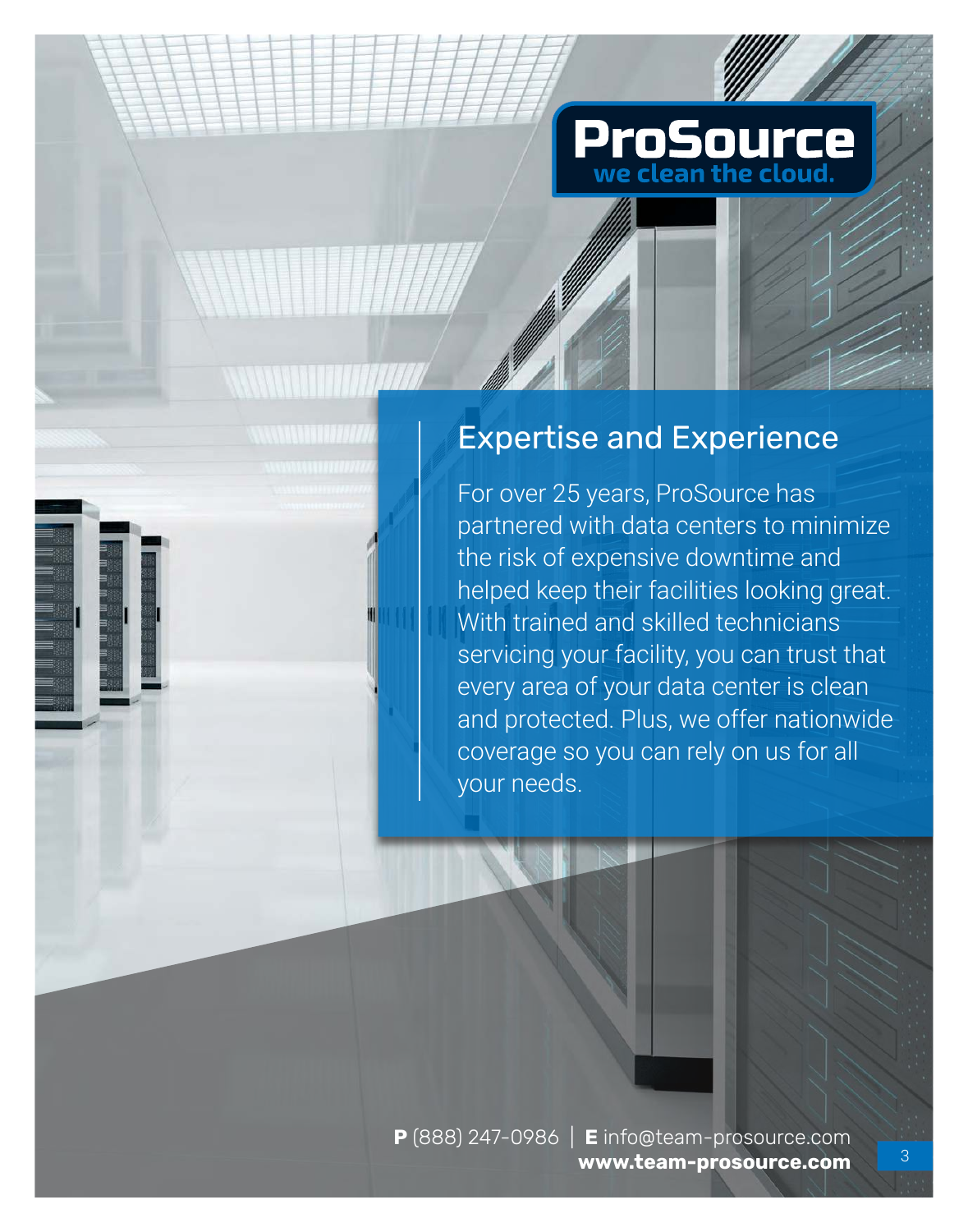

### Comprehensive Plans

Our data center cleaning experts will help develop a comprehensive cleaning plan that fits your needs. First, we'll gather information about all your sites to understand your current situation and desired outcomes. Then, we'll design a program that standardizes cleaning procedures that comply with data center industry cleaning standards.

**P** (888) 247-0986 | **E** info@team-prosource.com **www.team-prosource.com**

4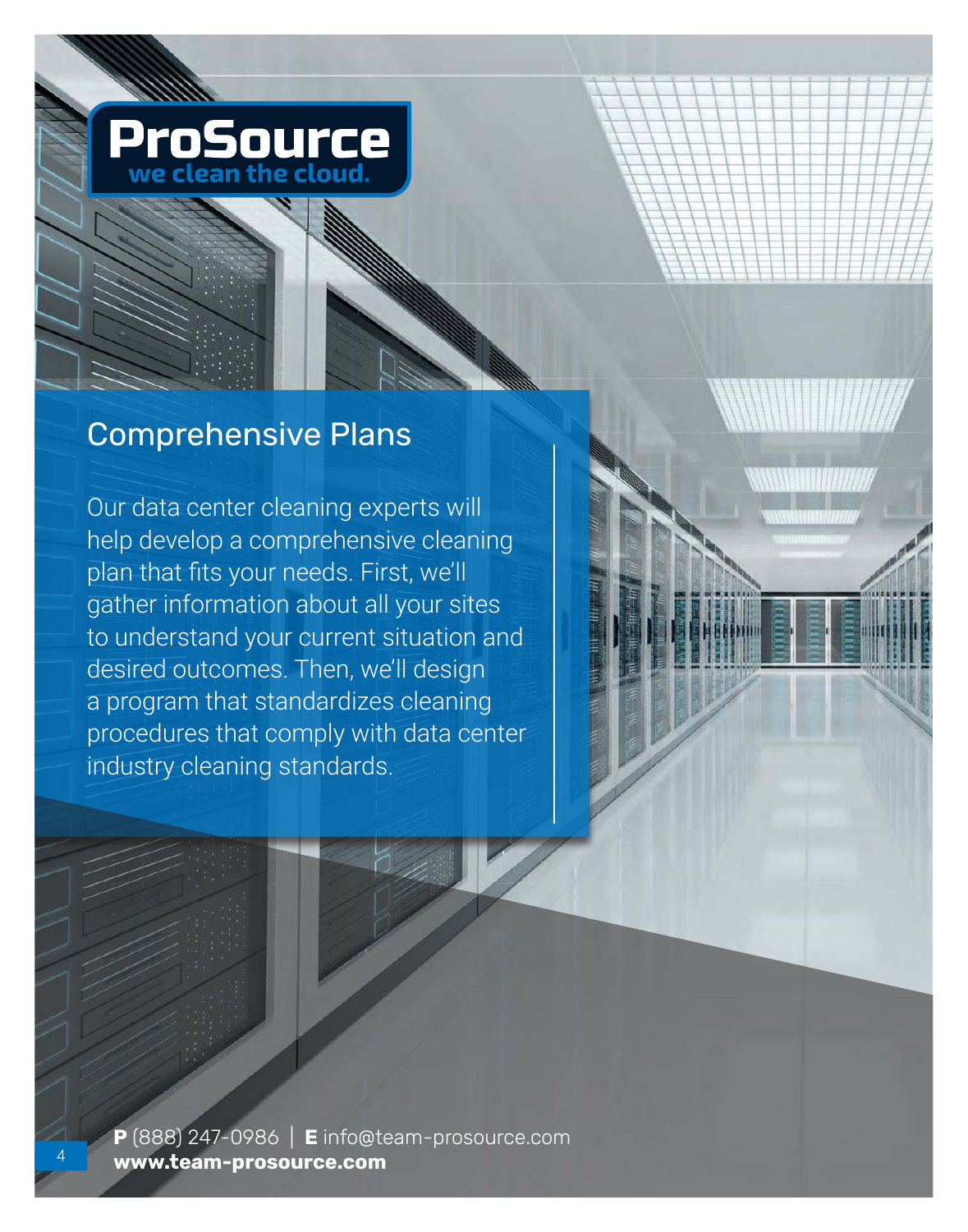## **STEP 1 Discovery**

First, our team will gather information about your data centers and conduct conversations between key stakeholders to define the program's goals.

## **STEP 2 Assessment**

Next, we'll review your current situation compared to industry standards to determine a benchmark for needed improvements.

## **STEP 3 Program Design**

We'll then design a specific cleaning program for your entire data center with services for critical, custodial, and disinfection cleaning.

## **STEP** 4 **Pricing Analysis**

Then, our team will provide a pricing proposal based on all your locations with the agreed upon scope of work and finalize an agreement.

## **STEP 5 Implementation**

Finally, our team will assign an implementation manager to keep the project on target and provide communication about critical steps and milestones.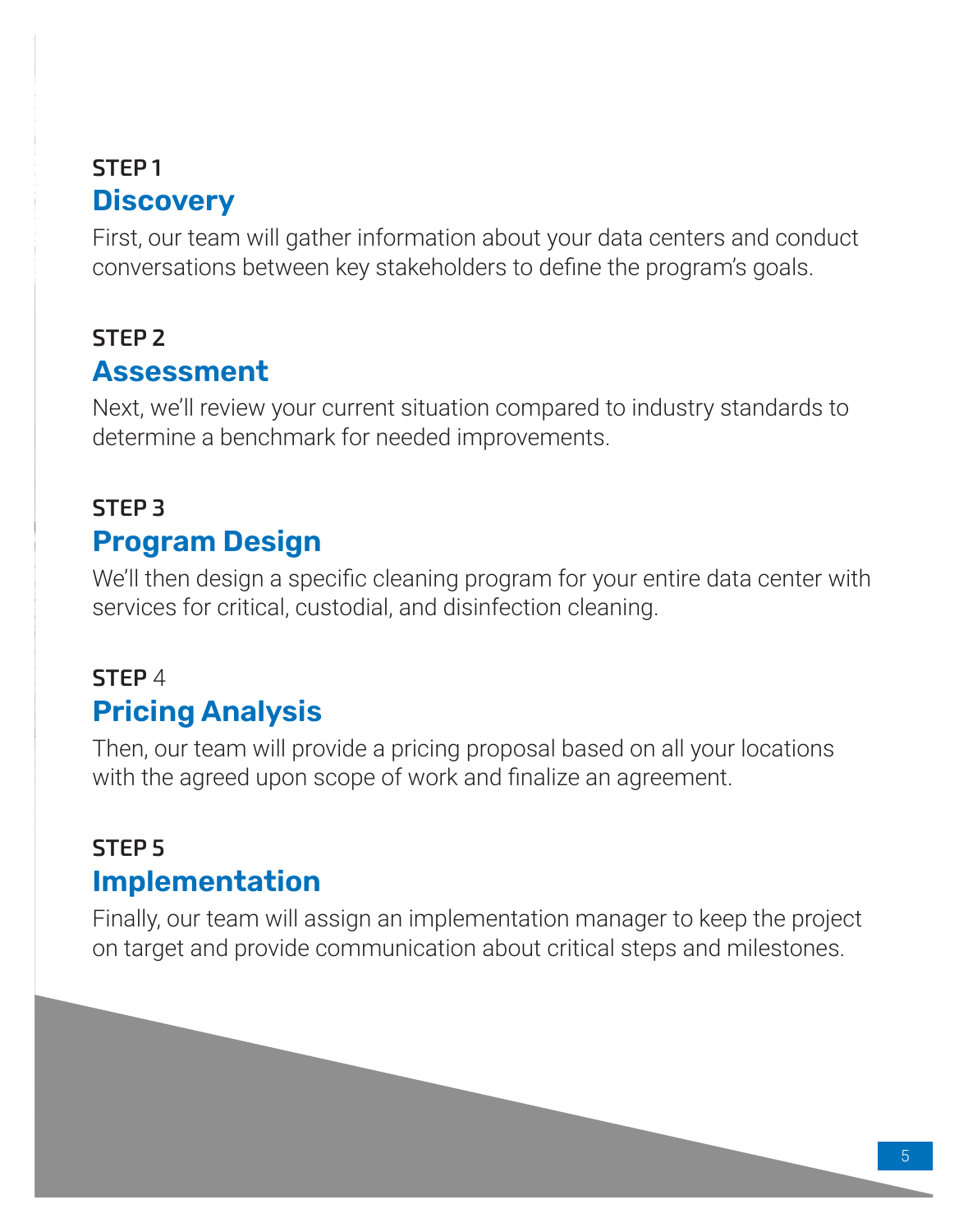# DATA CENTER **PRODUCTS**

Improve and protect your data center with innovative products that increase efficiency and save money.

## **Manage cooling, power, and flooring**



#### **Cooling management**

Bypass airflow grommets, blanking panels, directional airflow panels, and containment.



#### **Power distribution**

Custom-built power whips, rack power distribution units, and circuit breakers.



#### **Monitoring solutions**

Cloud-based software and wireless sensors that monitor cooling and power.



#### **Flooring solutions**

Refurbished access floor panels, high-capacity airflow grates, and directional airflow panels.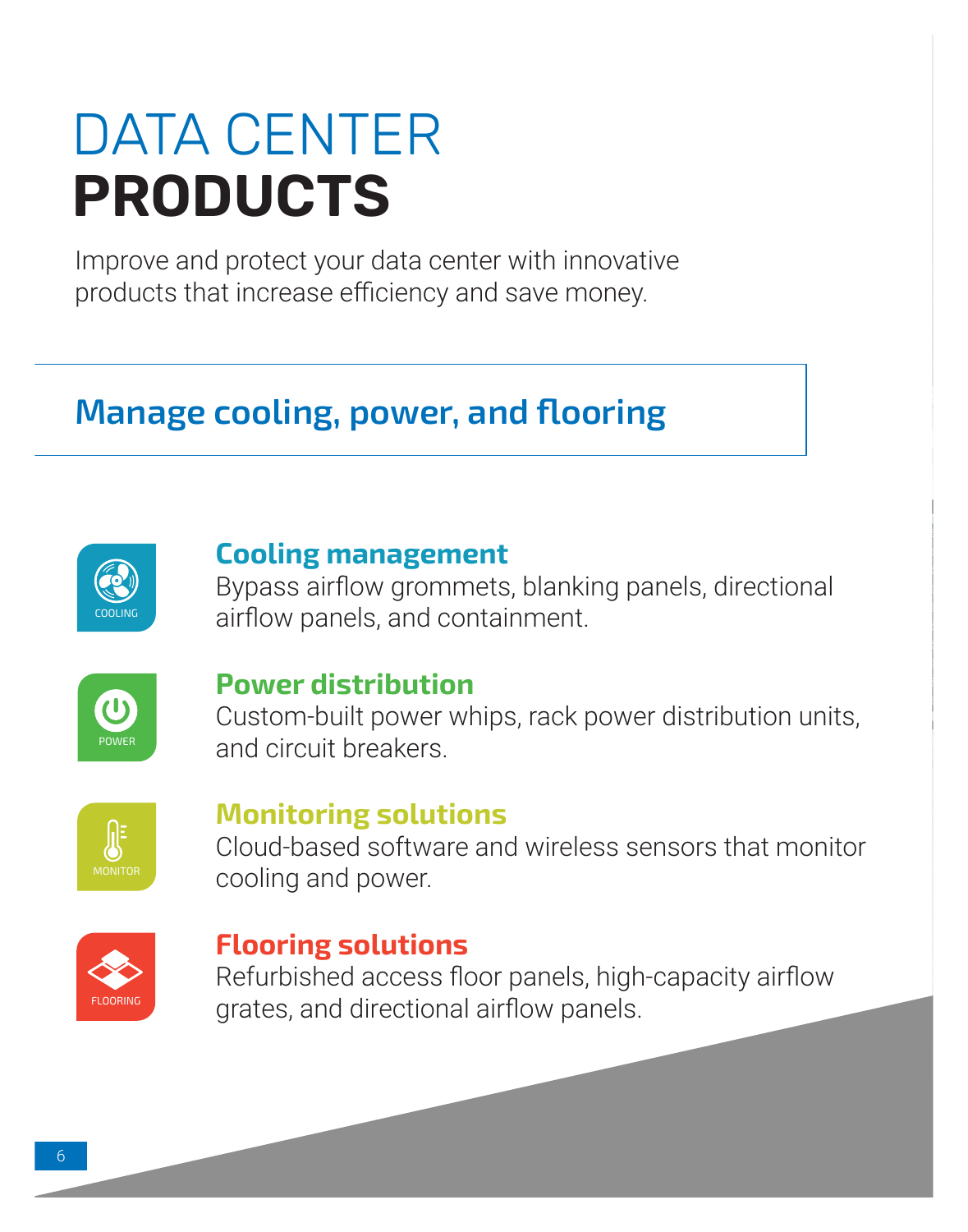

### Improve and Protect

WWW. THE CAR

We offer value-added products to improve and protect your data center. Our solutions include data center cooling management, power distribution, monitoring, and flooring products. These products help increase efficiency and save money. We're proud to represent leading brands like Upsite Technologies, Southwire, Tate Airflow, and more.

**P** (888) 247-0986 | **E** info@team-prosource.com **www.team-prosource.com**

7